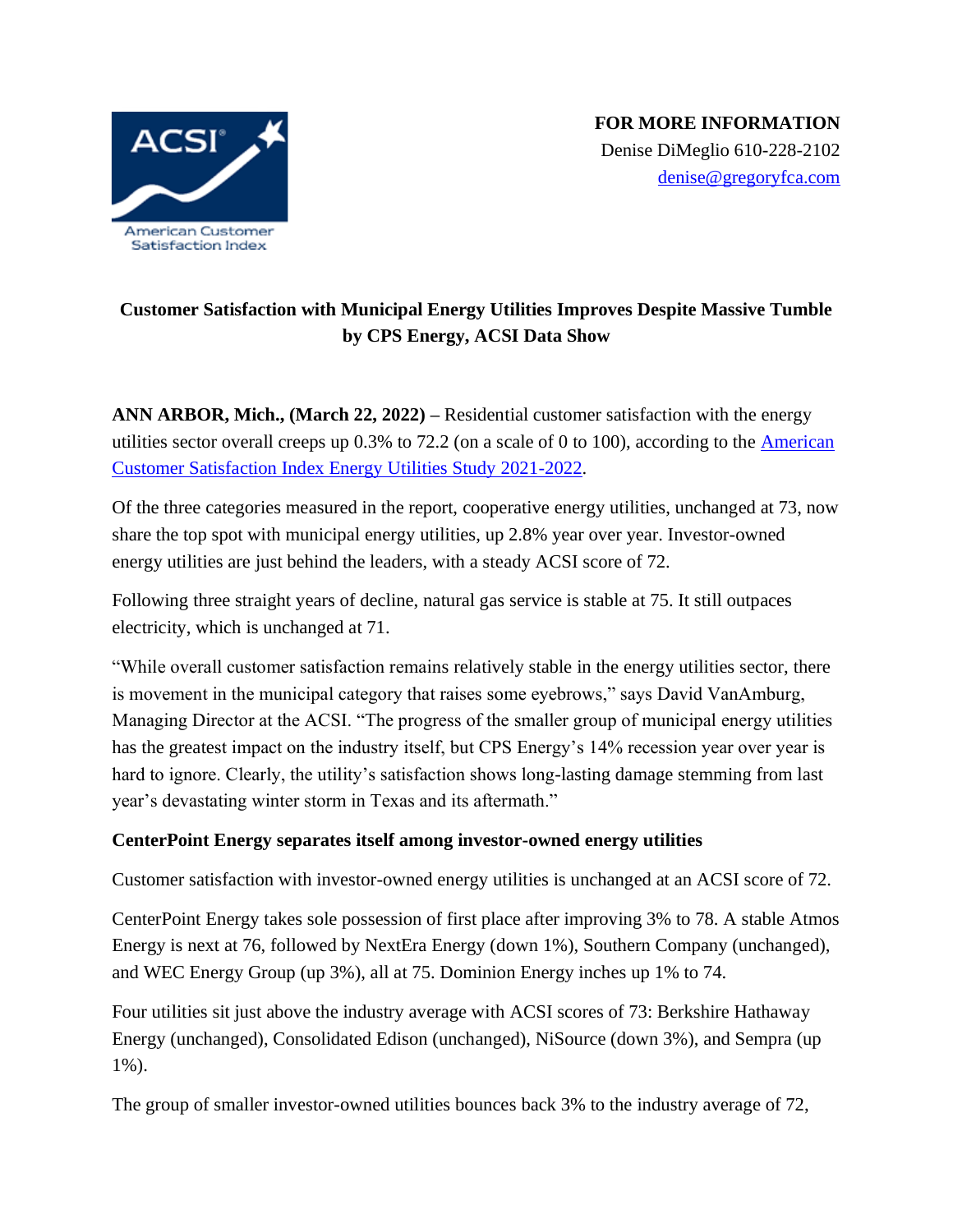tying with six other providers: Ameren (down 1%), CMS Energy (up 1%), Duke Energy (up 1%), Exelon (unchanged), PPL (down 3%), and Xcel Energy (unchanged).

Public Service Enterprise Group stumbles 3% to 71, just ahead of FirstEnergy, which slips 3% to 70. Five utilities tie at 69, all experiencing downturns: American Electric Power (down 1%), DTE Energy (down 5%), Edison International (down 4%), Entergy (down 4%), and National Grid (down 1%).

Despite being at the bottom of the industry, Eversource improves 2% to 66, and PG&E is stable at 61.

## **Salt River Project leads municipal energy utilities, while CPS Energy nosedives**

Overall, customer satisfaction with municipal energy utilities increases 2.8% to an ACSI score of 73. After slipping last year, industry leader Salt River Project rises 1% to 76.

Smaller municipal energy utilities gain ground, climbing 3% to 73, while the Los Angeles Department of Water and Power holds steady at 68. CPS Energy falls to the bottom of the industry after plunging 14% to 63.

## **Smaller energy utilities move into cooperative category's top spot**

Cooperative energy utilities serving small rural communities maintain stable customer satisfaction overall with an ACSI score of 73.

The group of smaller cooperatives leads the industry after inching up 1% to 74. Following closely behind, Touchstone Energy is unchanged at 73.

The American Customer Satisfaction Index Energy Utilities Study 2021-2022 is based on interviews with 21,929 residential customers, chosen at random and contacted via email between January 11, 2021, and December 21, 2021. Download the [study,](https://www.theacsi.org/news-and-resources/reports/) and follow the ACSI on [LinkedIn](https://www.linkedin.com/company/american-customer-satisfaction-index-acsi-/) and Twitter at [@theACSI.](https://www.twitter.com/theacsi)